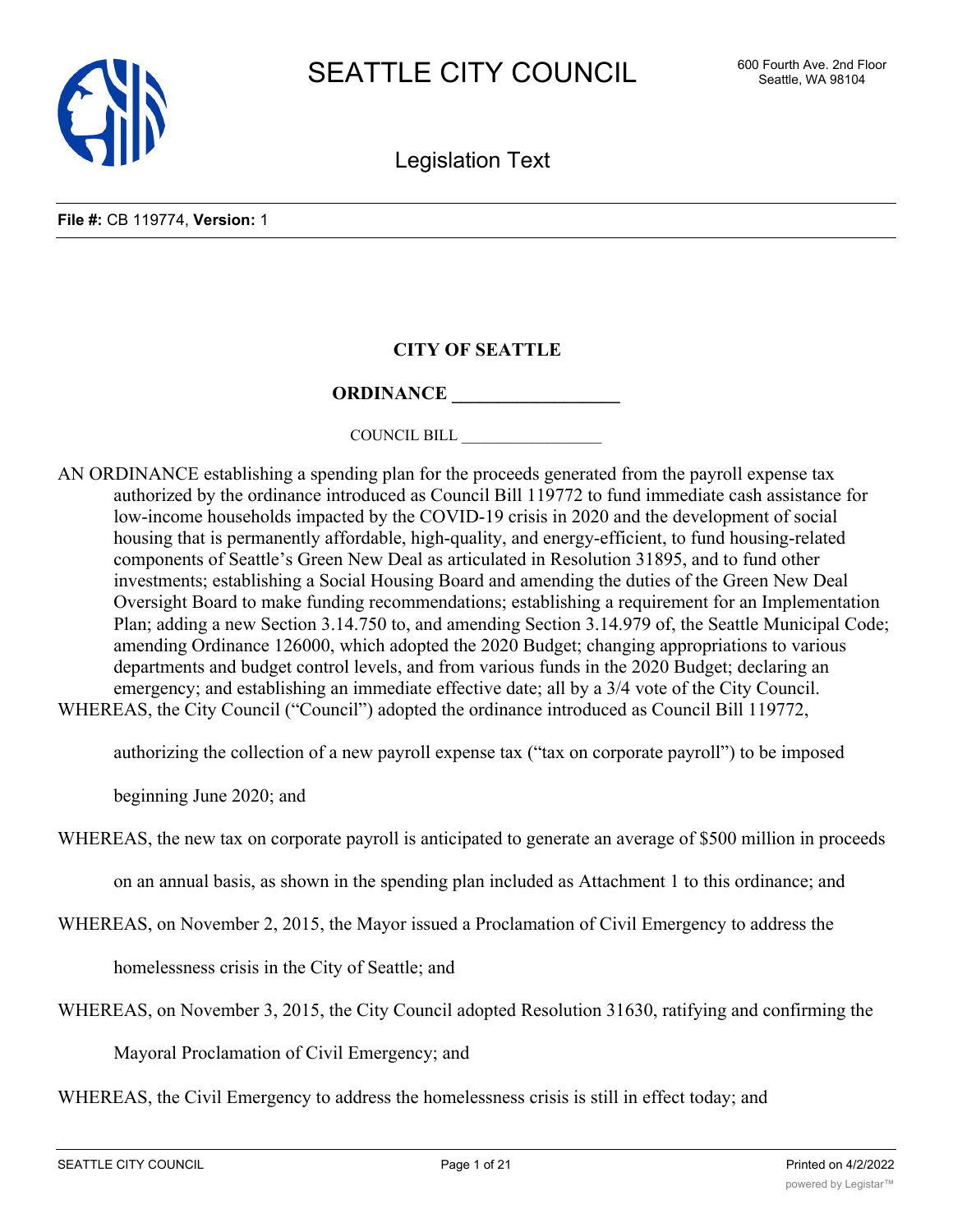- WHEREAS, Seattle has been in the throes of a stunning and unprecedented affordable housing and homelessness crisis, which is now being greatly exacerbated and complicated by the COVID-19 pandemic and related economic and unemployment crisis described more below. Sky-high rents and soaring home prices have been and are driving working-class households, seniors, students, and especially working families of color out of Seattle, and sometimes into homelessness; and
- WHEREAS, the affordable housing crisis, and now the COVID-19 pandemic and related economic and unemployment emergencies, in Seattle are deeply impacting the lives of people throughout Seattle and the region and disproportionately harms people of color, immigrants, the LGBTQ community, indigenous peoples' communities, disabled community members, and women, who already struggle against entrenched inequality; and
- WHEREAS, even as Seattle experienced a record-breaking construction boom, being recognized as the nation's construction crane capital three years running, the housing crisis worsened, showing that the for-profit market has failed working people; and
- WHEREAS, average rents in Seattle rose 69 percent between 2010 and 2018, far beyond the rate of inflation and more than double the national average; and
- WHEREAS, numerous studies have shown that rising rent increases homelessness. One such study showed that each \$100 increase in the average rent caused a 15 percent increase in homelessness in urban areas; and
- WHEREAS, the affordable housing crisis is no better for homebuyers, with the median price of recently sold homes reaching a staggering \$713,900, putting home ownership out of reach for the vast majority of working people; and
- WHEREAS, the affordable housing crisis puts housing out of reach for teachers, bus and truck drivers, healthcare workers, construction workers, city employees, restaurant and bar workers, and a slew of other workers who daily make Seattle run, and furthermore is driving out seniors and others who survive on fixed incomes; and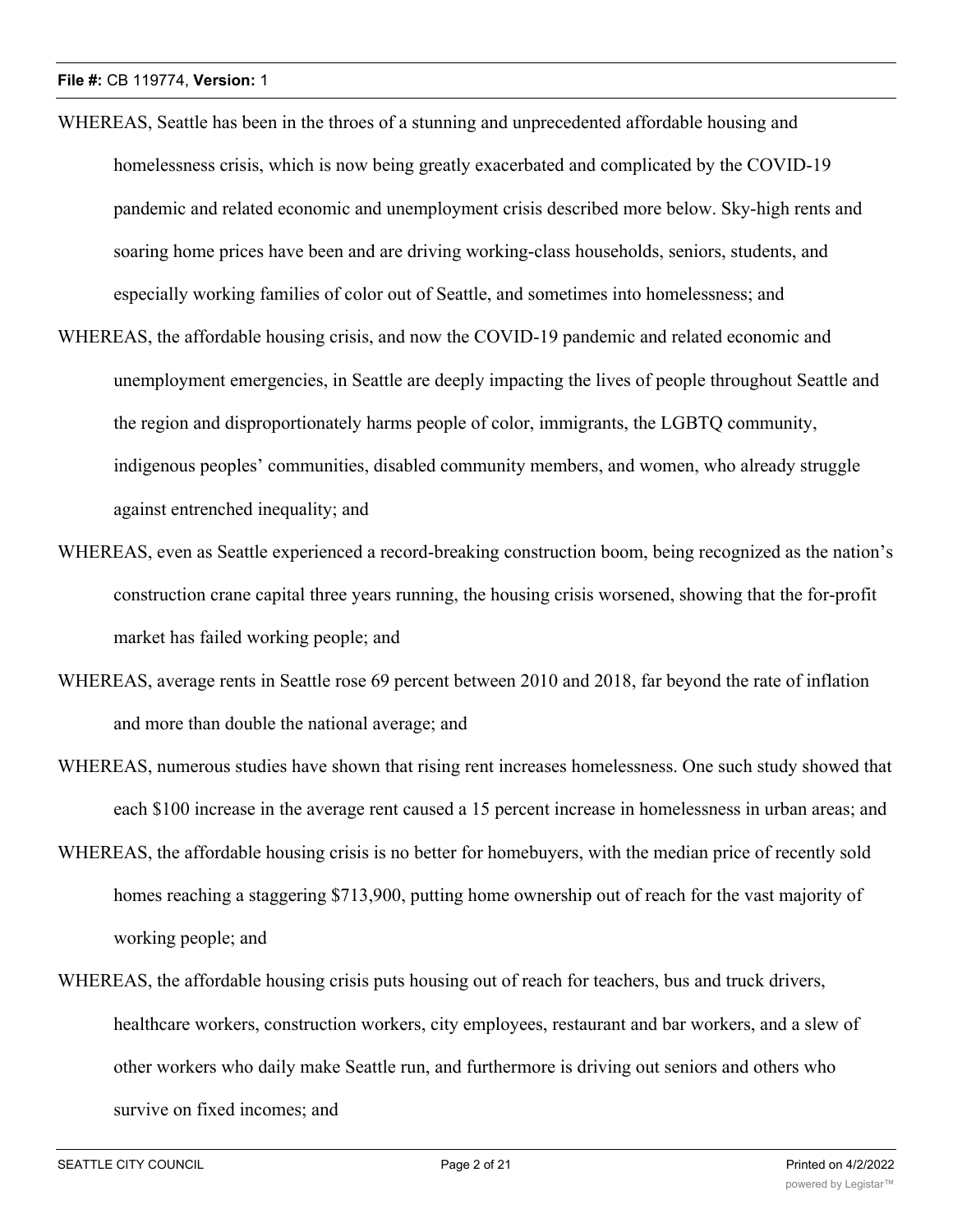WHEREAS, more than 4,280 students in Seattle Public Schools are homeless or have unstable housing; and

- WHEREAS, even before the COVID-19 emergency, thousands of Seattle renters faced eviction threats every year, and in September 2018, the Seattle Women's Commission and the King County Bar Association jointly published *Losing Home: The Human Cost of Eviction in Seattle*, finding that more than half of Seattle renters receiving eviction notices in 2017 owed one month's rent or less, and most tenants who are evicted become homeless; and
- WHEREAS, the *Losing Home* report found that evictions in Seattle fall disproportionately on women and people of color, with people of color constituting about 35 percent of renters, and nearly 52 percent of evictions involved people of color; and
- WHEREAS, the soaring cost of housing is destroying the social fabric of communities through gentrification, driving people away from their friends and family, faith communities, small businesses, and neighborhoods, as exemplified by the fact that the number of Black residents in Seattle's Central District has plunged from 70 percent in the 1970s to under 20 percent today; and
- WHEREAS, the City is committed to eliminating racial inequities such as these through implementation of the Race and Social Justice Initiative; and
- WHEREAS, housing is a human right and Seattle urgently needs bold public policy to solve the multiple and overlapping crises, including the affordable housing and homelessness crisis, the COVID-19 pandemic and related economic and unemployment crisis, and the climate change crisis; and
- WHEREAS, the private housing market has failed, and will continue to fail, to meet basic human housing needs; and
- WHEREAS, the people of Seattle therefore need a significant expansion of social housing (publicly-owned or publicly-controlled housing), where rents are permanently affordable, stable, predictable, and fair; and

WHEREAS, in 2001, the Seattle City Council ("Council") adopted, with the Mayor concurring, Resolution

30316, supporting efforts to curb global warming, adopting greenhouse gas (GHG) emission reduction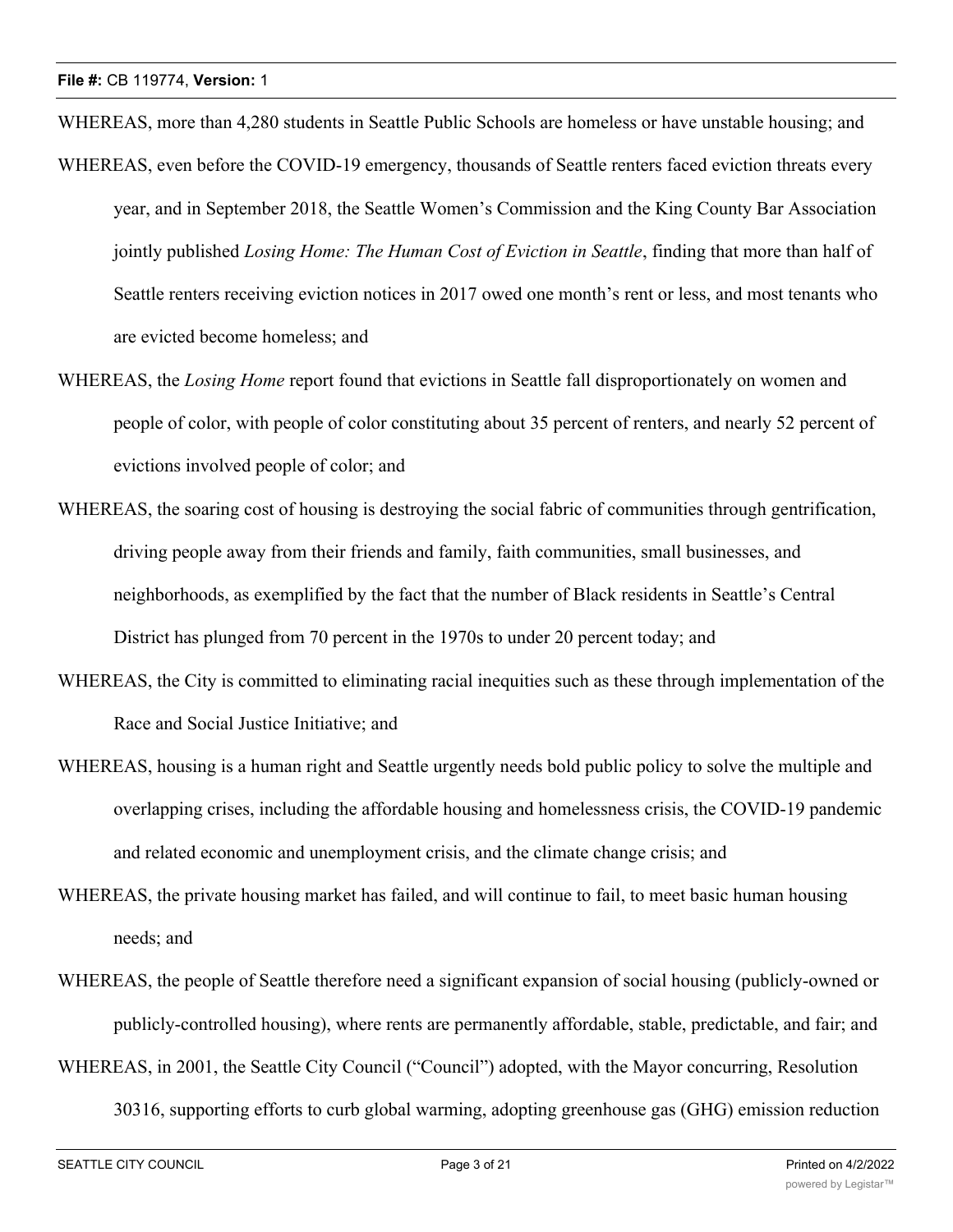goals for Seattle, and committing to ongoing efforts to achieve these goals; and

- WHEREAS, the 2016 Greenhouse Gas Inventory, published in February 2019, found that total greenhouse gas emissions in Seattle rose by one percent between 2014 and 2016, and that in order to achieve the goals of the Climate Action Plan adopted via Resolution 31447, Seattle's emissions reduction rate needs to increase by a factor of seven; and
- WHEREAS, in August 2016, the Council adopted, with the Mayor concurring, Resolution 31681 to advance the efforts of the Equity  $\&$  Environment Agenda, adopting goals for all environmental and sustainability work in Seattle that prioritize communities of color, immigrants, refugees, people with low-incomes, youth, and limited-English proficiency individuals; and
- WHEREAS, in October 2016, the Council adopted, with the Mayor concurring, Resolution 31712, endorsing community principles for green jobs, defining a green job as one that preserves or enhances environmental health as well as the economic and social well-being of people and communities, centers on communities most negatively impacted by climate change, and pays a living wage while providing career pathways; and
- WHEREAS, the City Council adopted Resolution 31895 establishing a Green New Deal for Seattle; and
- WHEREAS, in August 2019, Resolution 31895 recognized that, while it has made some progress towards reducing its dependence on fossil fuels, the current pace of progress is insufficient to make the necessary changes to shift Seattle's economy to be more equitable and ecologically sustainable; and
- WHEREAS, Resolution 31895 established key goals and committed the City to implement comprehensive strategies as described in Section 1 of this ordinance; and
- WHEREAS, Resolution 31895 envisioned the need to establish a dedicated revenue source in order to implement Green New Deal strategies; and
- WHEREAS, climate activists in Seattle and worldwide, led by young people, have organized mass mobilizations and strikes demanding that government take immediate and dramatic action to address the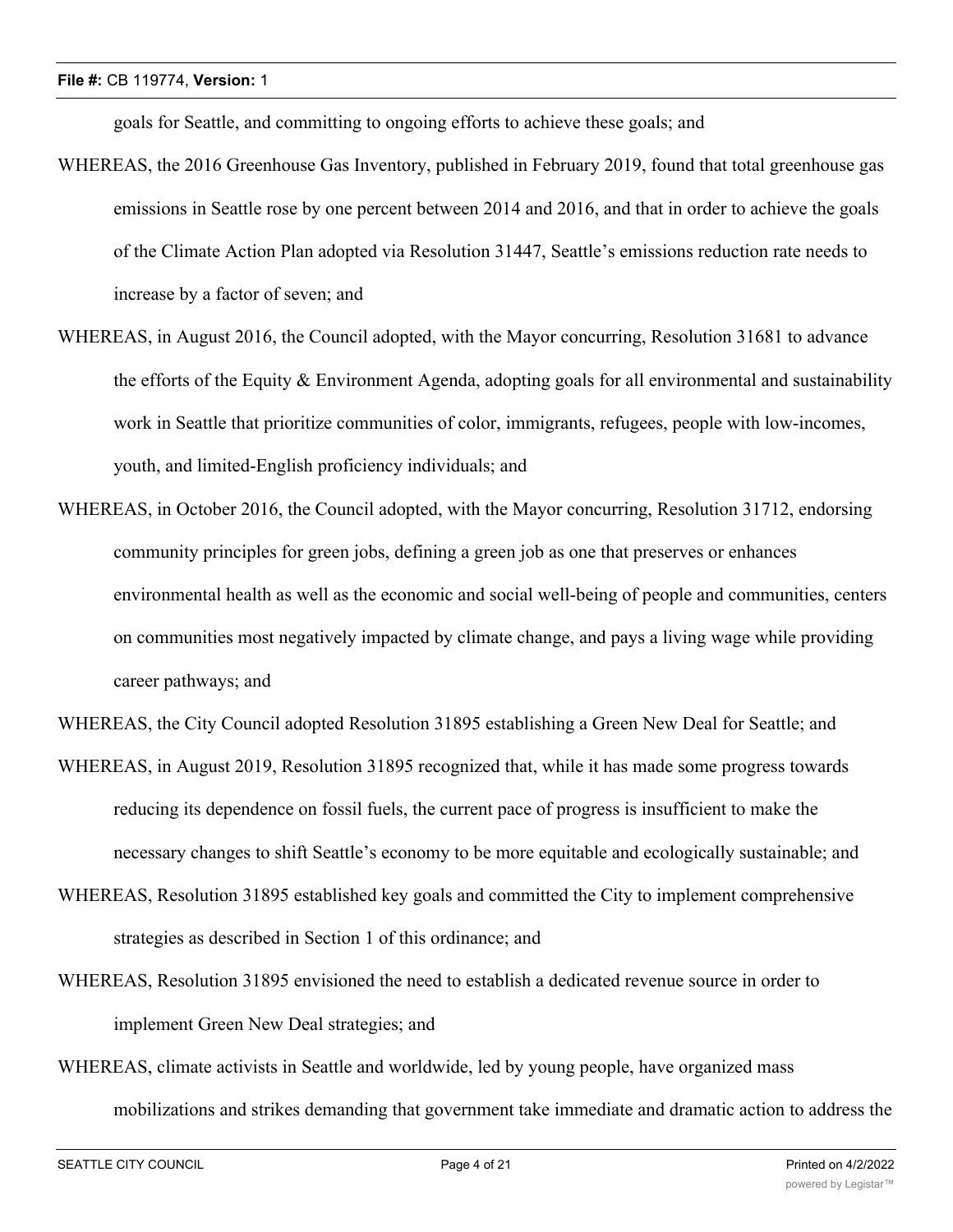climate crisis; and

- WHEREAS, in Seattle, these demands for a Green New Deal for Seattle have been bravely led by many people and communities, including middle- and high-school students, workers in the tech industry, indigenous communities, and communities of color; and
- WHEREAS, the new tax on corporate payroll will generate significant funds to address identified inequities and to respond to the multiple and overlapping crises, including the affordable housing and homelessness crisis, the COVID-19 pandemic and related economic and unemployment crisis, and the climate change crisis; and
- WHEREAS, these additional funds will provide immediate financial relief and in the long-term will increase the construction and preservation of thousands of units of permanently affordable housing for low- and moderate-income households to address the housing affordability and homelessness crisis, will contribute to reducing Seattle's climate pollution, and will in the process support thousands of unionized, living-wage jobs, and in doing so will help the City make the necessary changes to shift Seattle's economy to be more equitable and ecologically sustainable; and
- WHEREAS, the World Health Organization has announced novel coronavirus (COVID-19) is officially a global pandemic; and
- WHEREAS, on February 29, 2020 the Washington Governor issued Proclamation 20-05, proclaiming a state of emergency for all counties throughout the state of Washington in response to new cases of COVID-19, and
- WHEREAS, on March 13, 2020 the President of the United States declared a national state of emergency in response to the COVID-19 pandemic; and
- WHEREAS, on March 25, 2020 the Washington Governor issued Proclamation 20-25, prohibiting all people in Washington State from leaving their homes and all non-essential businesses in Washington State from conducting business ("Stay Home - Stay Healthy Proclamation"); and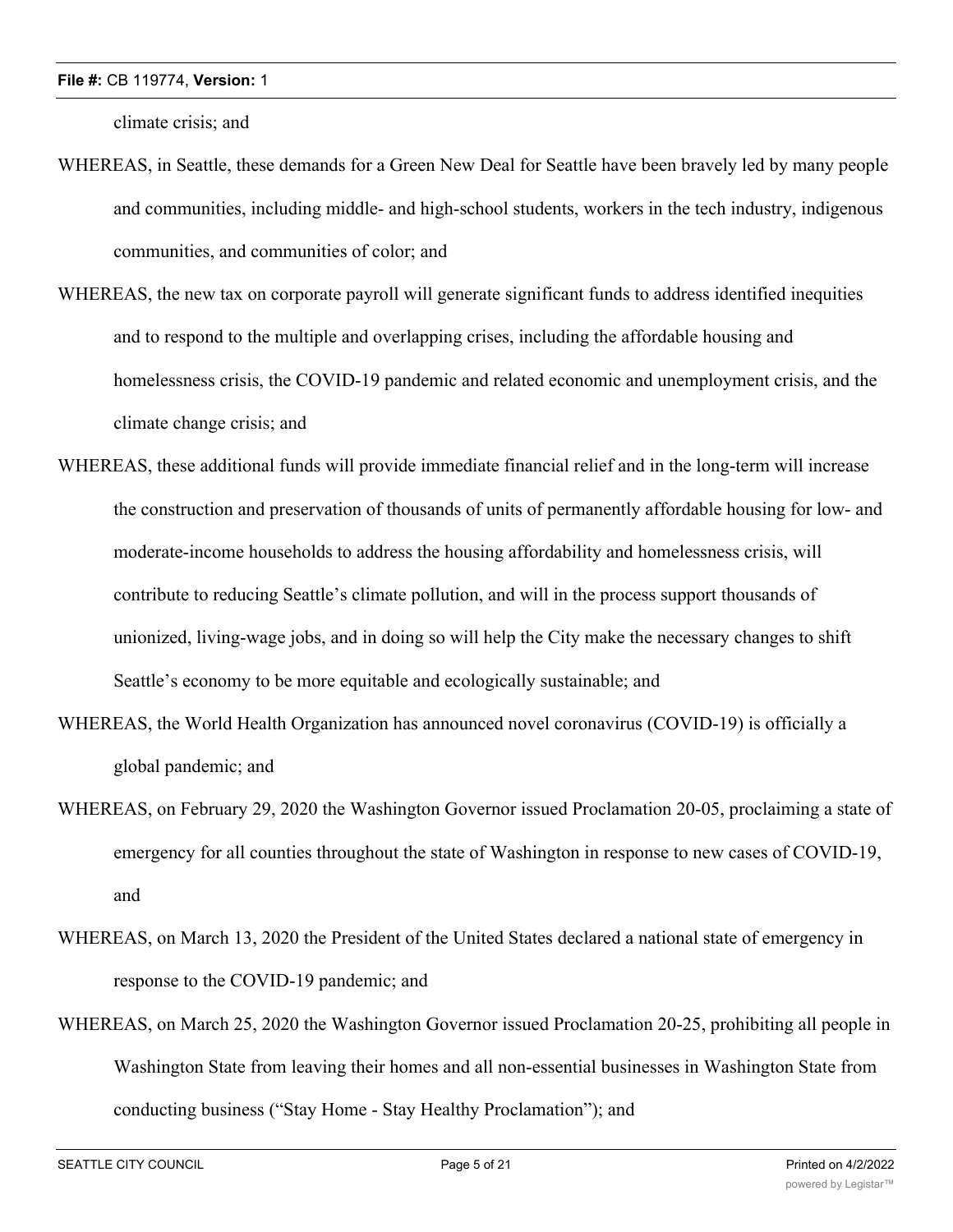- WHEREAS, these actions are appropriate for public health reasons but have severe economic impacts on families and individuals in Seattle; and
- WHEREAS, these impacts are being felt most strongly by people with low incomes who have become unemployed or had their work hours severely reduced; and
- WHEREAS, federal and state assistance to people with low incomes will not be sufficient to meet their basic needs during this public health and financial crisis; and
- WHEREAS, without additional financial support, many people with low incomes will face severe financial hardship which will have significant negative impacts, including but not limited to public health impacts, greater housing insecurity, as well as impacts to small businesses and the local economy; and
- WHEREAS, the City can provide immediate cash assistance to households impacted by this crisis to help meet their basic needs; and
- WHEREAS, the City will use an interfund loan authorized by the ordinance introduced as Council Bill 119773 to provide funding to support the immediate cash assistance to eligible households in 2020, to be repaid with proceeds from the new tax on corporate payroll collected in 2021; NOW, THEREFORE,

# **BE IT ORDAINED BY THE CITY OF SEATTLE AS FOLLOWS:**

Section 1. Findings. The City Council finds that:

A. Supporting the development and preservation of stable and permanently affordable housing for people experiencing homelessness and also for low- and middle-income households with incomes up to 100 percent of the area median income (AMI) is a fundamental governmental purpose and will result in numerous benefits to the City as described below.

B. Data from the 2012-2016 American Community Survey (ACS) shows that: over 65,000 households in Seattle with incomes at or below 100 percent of AMI are cost burdened, paying more than 30 percent of their income for rent and utilities; and 29,000 households with incomes at or below 50 percent of area AMI are severely cost burdened, paying over 50 percent of their income for rent and utilities, and, as a result, are at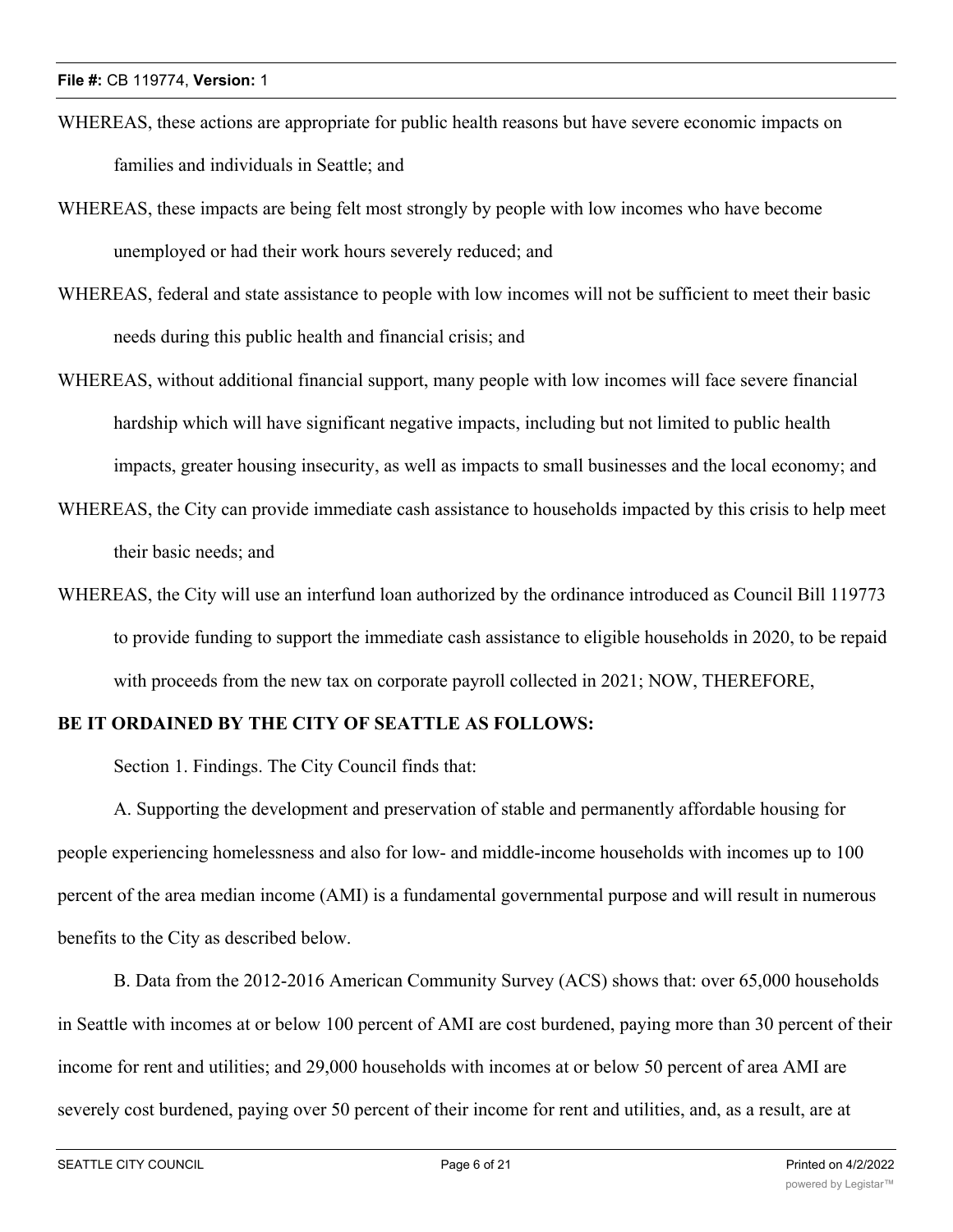potential risk of homelessness.

C. The 2019 point-in-time count of people experiencing homelessness in King County found at least 5,228 individuals living unsheltered in addition to at least 5,971 more individuals who are experiencing homelessness but are sheltered, for a total of at least 11,119 individuals who are experiencing homelessness.

D. Increased investments in stable and permanently affordable housing will reduce the number of households that are cost burdened or severely cost burdened, which should help with the prevention of homelessness and the severe associated harms and costs.

E. Publicly-funded workers, such as teachers, firefighters, public servants, law enforcement, nurses, social workers, and transit operators, including those in professions historically underrepresented by persons and communities of color, often cannot afford to live in the communities in which they serve due to increasing housing costs. Employees of nonprofit organizations who help deliver essential public services on contract, as well as those who help provide essential services to the poor and infirm as part of their organizational mission, are similarly housing cost constrained.

F. It will benefit the City if public employees and other middle-income and low-income employees are able to find affordable housing in the communities where they work.

G. Stable and permanently affordable housing for low-income and middle-income residents is expected to result in stronger educational outcomes for children and better health outcomes for families.

H. In certain cases, mixed-income affordable housing projects may be desirable and may contribute to the long-term sustainability of the project.

I. Additional permanently affordable housing is also anticipated to result in benefits to the economy, such as generating additional tax revenue to the City and supporting construction jobs related to the development of new housing as described in the April 2015 National Association of Home Builders (NAHB) report that showed construction of a 100 unit multifamily building supported 90 construction jobs.

J. Climate change is altering Washington's seasonal temperature and rainfall patterns. This change can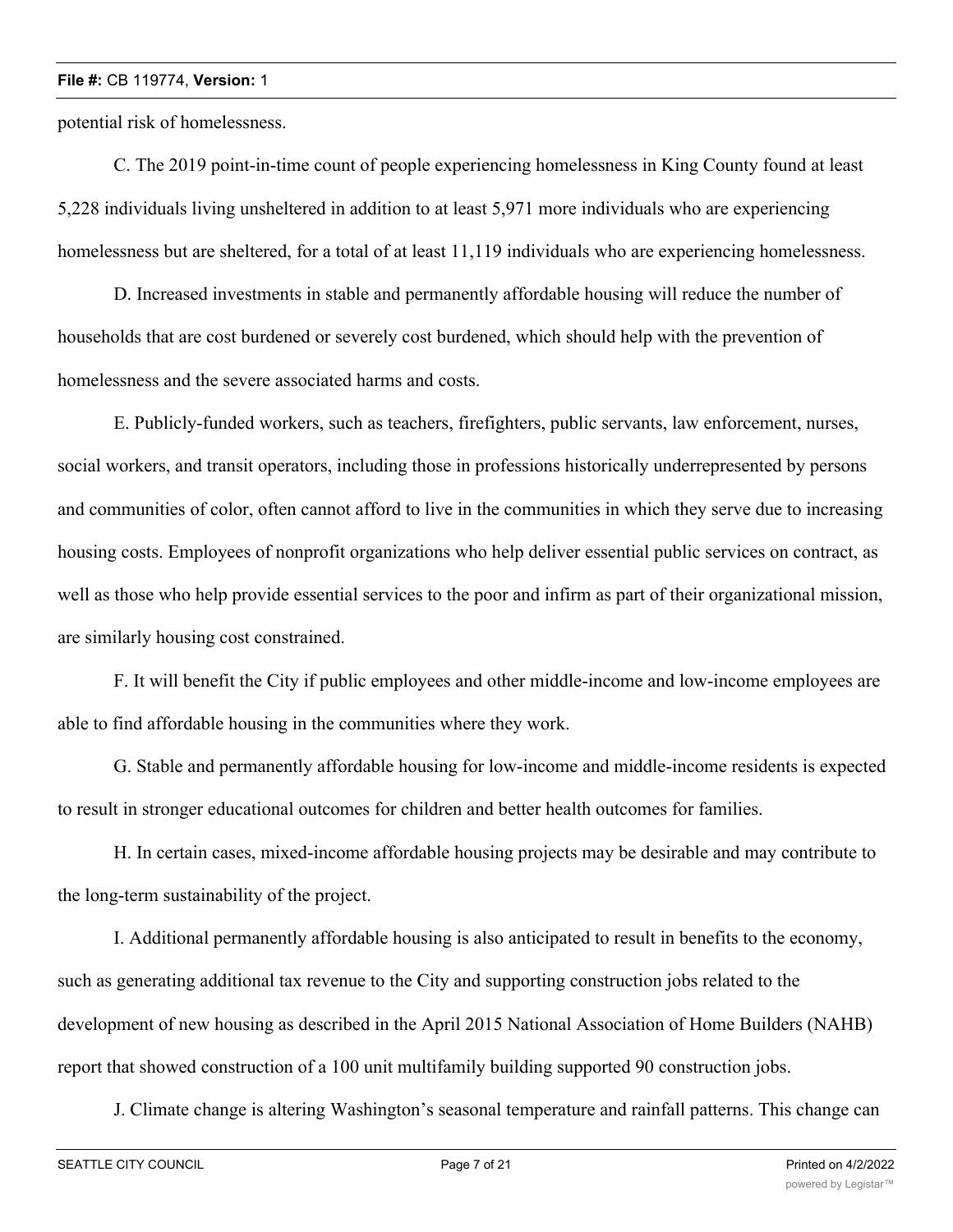result in introducing new or exacerbating existing health risks, such as heat-related illnesses, increased risk of breathing and heart problems from smoke exposure, food and water contamination, traumatic injuries, mental health problems from flooding and other weather extremes, and increased exposure to infectious diseases. While the City has made some progress towards reducing its dependence on fossil fuels, the primary source of carbon dioxide emissions, as one strategy to address climate change, that progress is insufficient to make the necessary changes to shift Seattle's economy to be more equitable and ecologically sustainable.

K. Energy for heating, cooling, and powering buildings accounted for more than one-third of Seattle's greenhouse gas emissions in 2016.

L. Implementing housing-related strategies outlined in the City's Green New Deal, Resolution 31895, will help achieve the goals outlined in that resolution to create a future where Seattle residents can live healthy, prosperous lives, free of toxic chemicals and fossil fuels, and where the social and ecological well-being of all people is a priority. These housing-related strategies include the following:

1. Creating more permanently affordable housing, located near transit hubs, green space, and neighborhood amenities to reduce dependence on private vehicles;

2. Using anti-displacement strategies and alternative housing models, such as: acquisition of existing affordable housing in areas at risk of displacement, community-owned cooperative housing, community land ownership, and community land conservation that will allow communities to grow and prosper within Seattle;

3. Increasing housing density as a means to meet both current unmet demand for affordable housing and projected future population growth;

4. Supporting the transition of housing from the use of natural gas and heating oil to electricity;

5. Strengthening green building standards for new construction to minimize emissions while maximizing energy efficiency; and

6. Expanding renewable energy jobs and investing in job training programs that equip all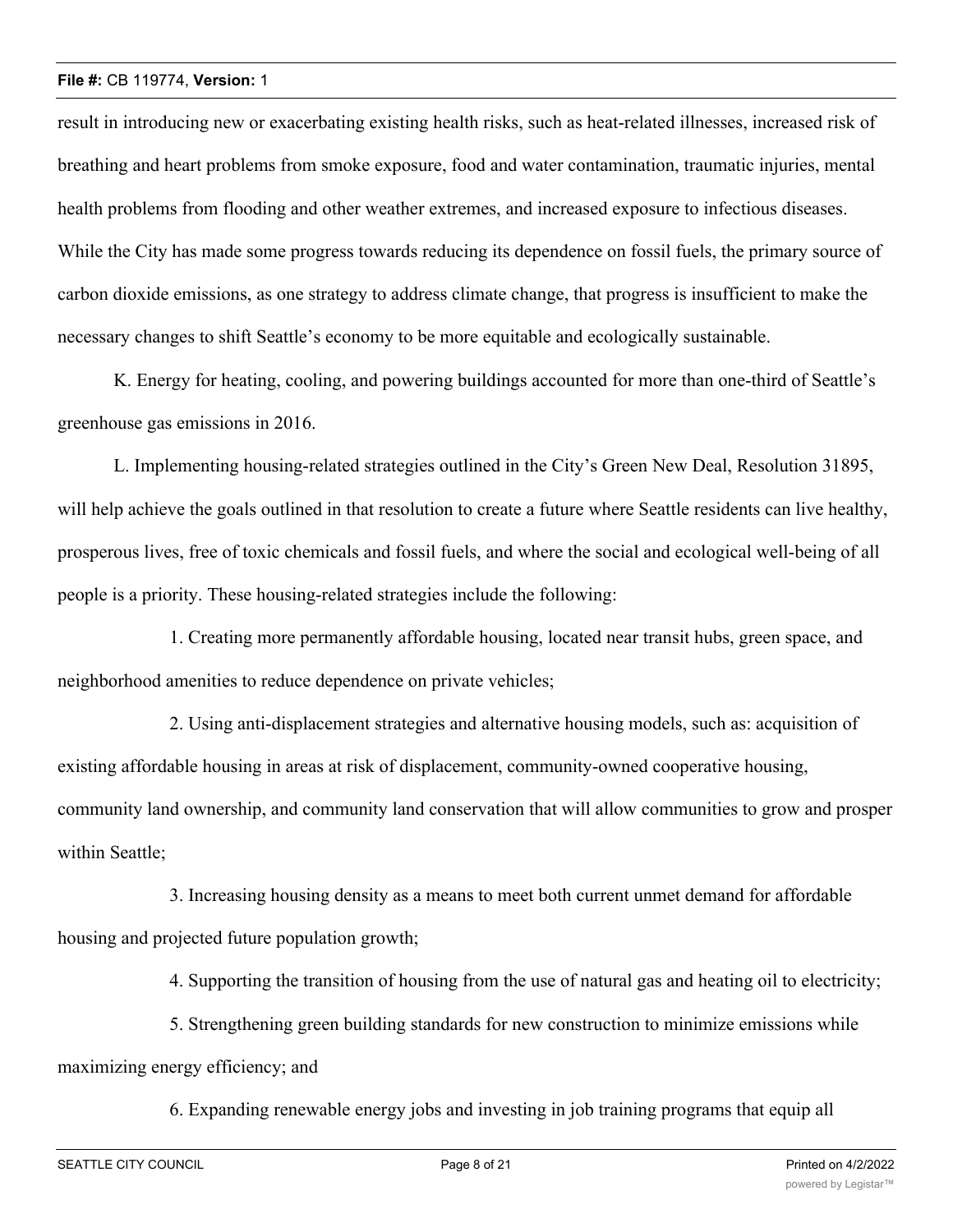workers with the necessary skills to thrive in the green economy and ensure a just transition for workers whose jobs currently depend on the fossil fuel industry (e.g., retraining mechanics to service electric vehicles) and prepare new workers to support the transition to a renewable energy economy.

M. The failure to make adequate provision for housing affordable to households with incomes at or below 100 percent of AMI can push many households to seek housing further away from work, which leads to increased greenhouse gas emissions from transportation, as well as congestion on the transportation infrastructure. Providing for more housing affordable to households with incomes at or below 100 percent of AMI in the City could result in commute trip reductions, less traffic for City residents and City employees, less City spending on transportation infrastructure, and a reduction in greenhouse gas emissions.

N. On March 3, 2020, the Mayor proclaimed that a civil emergency exists in the City of Seattle related to the COVID-19 virus.

O. On March 11, 2020, the Governor of Washington State and the Local Health Officer for Public Health - Seattle & King County issued parallel orders prohibiting gatherings of 250 people or more for social, spiritual and recreational activities in King County.

P. On March 13, 2020, the Governor of Washington state issued an emergency order announcing all K-12 schools in Washington to be closed from March 17, 2020 through April 24, 2020 to combat the spread of the disease.

Q. On March 13, 2020, the President of the United States declared a national emergency to allow the government to marshal additional resources to combat the virus.

R. On March 23, 2020, the Governor of Washington State issued an emergency order ("the Stay Home, Stay Safe" order) announcing that "[a]ll people in Washington State shall immediately cease leaving their home or place of residence except: (1) to conduct or participate in essential activities, and/or (2) for employment in essential business services."

S. As of April 1, 2020, the Washington State Department of Health confirmed 5,984 cases of COVID-19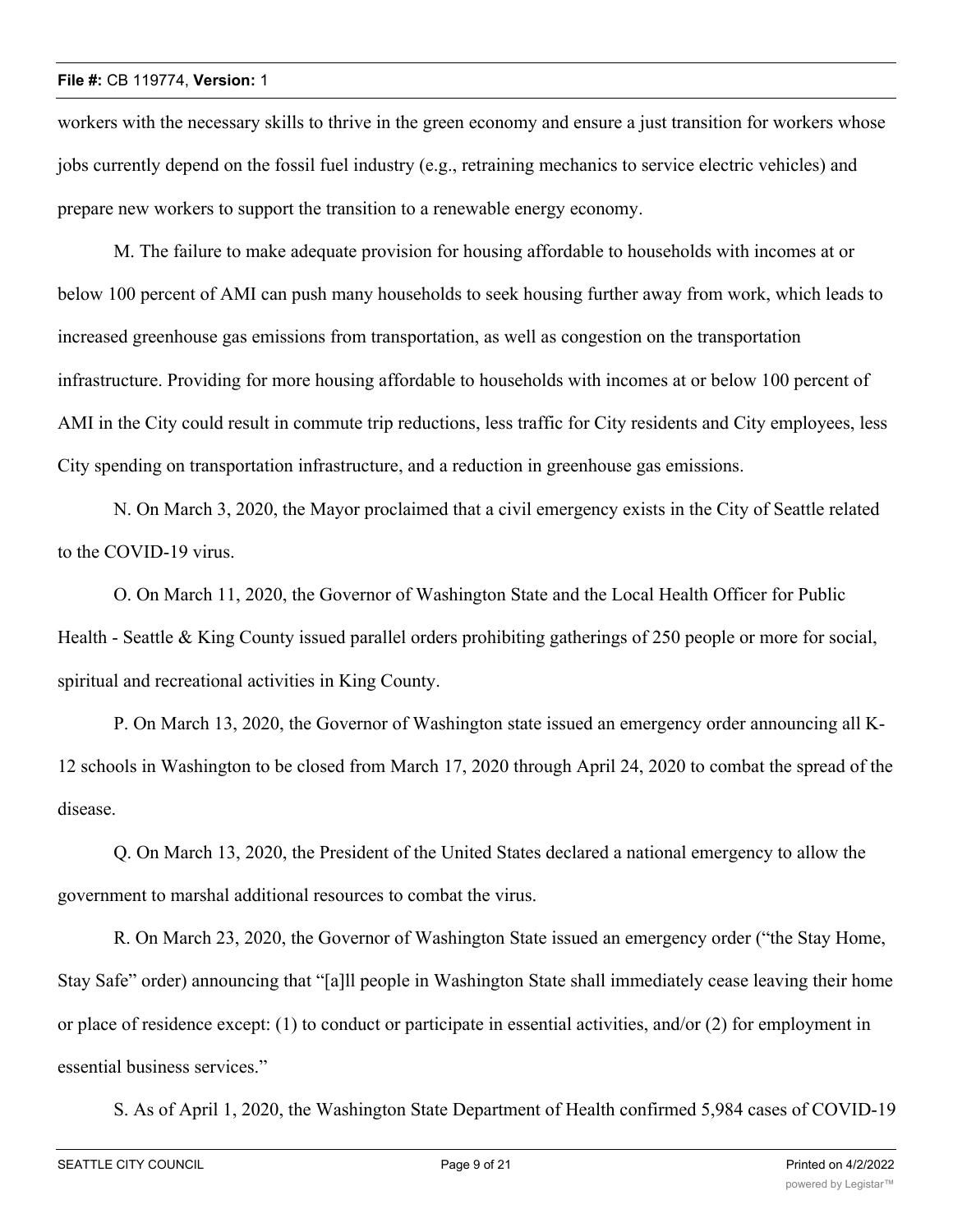and 247 deaths caused by the virus.

T. The COVID-19 crisis has had a significant impact on the local economy impacting the retail, restaurant, construction, gig economy, and other industries resulting in layoffs and reduced work hours for a significant percentage of this workforce and loss of income for small businesses. These impacts are being felt most strongly by people with low incomes who have become unemployed or had their work hours severely reduced and will have both immediate and long-term impacts.

U. There are at least 38,000 businesses in the City of Seattle employing a minimum of 655,000 individuals. Since the Governor of Washington closed or limited operations of many businesses in the state, over 133,000 individuals statewide and 37,000 individuals in King County, alone, have filed for unemployment insurance in just the first weeks. Unemployment insurance generally only covers a portion of lost wages. Those filing for unemployment insurance will, in all likelihood, only increase as the closure continues. This will put more and more Seattle households, particularly low-income households, in financial peril.

V. Federal and state assistance is inaccessible to many people with low-incomes, is being delayed for many others, and will not be sufficient to meet their basic needs during the COVID-19 public health and financial crisis. Additional and immediate financial support to people with low-incomes is necessary to help meet their basic needs and to help minimize impacts to public health as well as the local economy.

W. The economic impacts from the COVID-19 emergency are drastic and immediate, but are also expected to last much longer than the civil shut-down emergency itself.

X. The spending plan is being tailored to address both immediate and long-term, basic human health and housing needs created by the multiple and overlapping crises, which include the long-running affordable housing and homelessness crisis, which has now been greatly exacerbated and complicated by the COVID-19 pandemic and related economic and unemployment crises, as well as the longer-term climate change crisis which nevertheless requires prompt and bold action now.

Y. Investments in affordable housing and Seattle's Green New Deal are necessary to help counteract the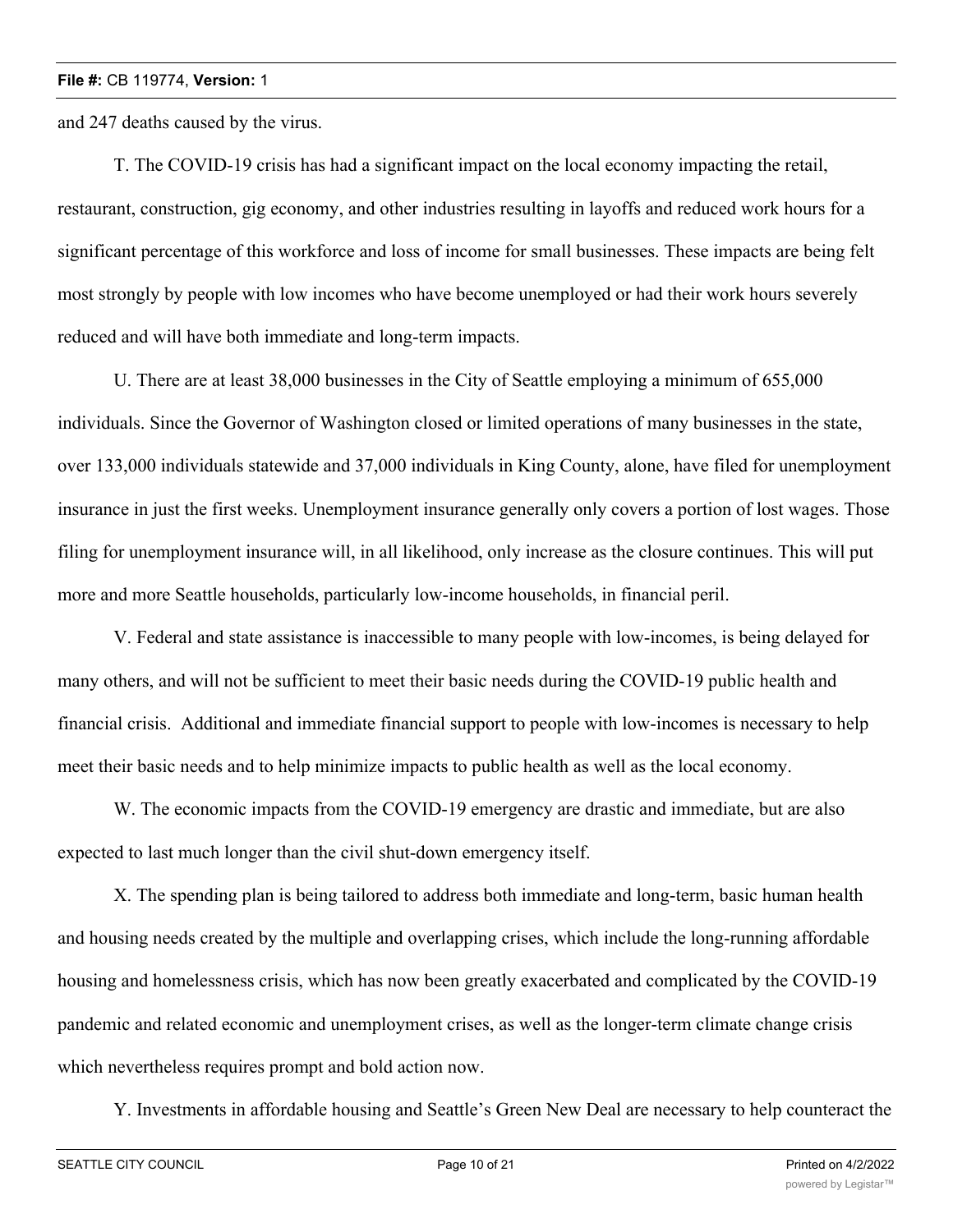economic and health impacts caused by the COVID-19 crisis by creating jobs and increasing the supply of long -term affordable housing that will be needed by people who saw a significant reductions in income due to employment changes stemming from the crisis.

Section 2. Proceeds from the new tax on corporate payroll imposed by the ordinance introduced as Council Bill 119772 shall be used as described in subsections 2.A through 2.D of this ordinance. Immediate cash assistance to low-income households impacted by COVID-19 crisis will be provided in 2020 and funded by an interfund loan authorized by the ordinance introduced as Council Bill 119773. Proceeds from the tax on corporate payroll will be used to repay this loan. Attachment 1 to this ordinance establishes the proposed spending plan for the first five years of the tax on corporate payroll. The spending plan may be amended from time to time by the City Council by ordinance.

A. Implementation and administrative costs. No more than five percent of the proceeds in the first year shall be used to fund one-time expenditures to implement and administer the tax on corporate payroll authorized by the ordinance introduced as Council Bill 119772 and to implement the investments in Housing and Services, Green New Deal housing-related strategies, and cash assistance for low-income households impacted by the COVID-19 crisis, described in Section 2 of this ordinance. No more than three percent of the proceeds in subsequent years shall be used to fund the ongoing administrative functions to assess and collect the tax and administer the investments in Housing and Services and Green New Deal housing-related strategies described in Section 2 of this ordinance.

B. Cash assistance for low-income households impacted by COVID-19 crisis. In 2021, approximately \$205,000,000 shall be allocated to pay back the interfund loan authorized by the ordinance introduced as Council Bill 119773, used in 2020 to provide cash assistance to low-income households in Seattle in response to the economic impacts of the COVID-19 crisis. The economic impacts caused be COVID-19 include but are not limited to loss or reduction in income because of: illness; loss of employment; reduction in compensated hours of work; business or office closure; a need to miss work to care for a family member or child, where that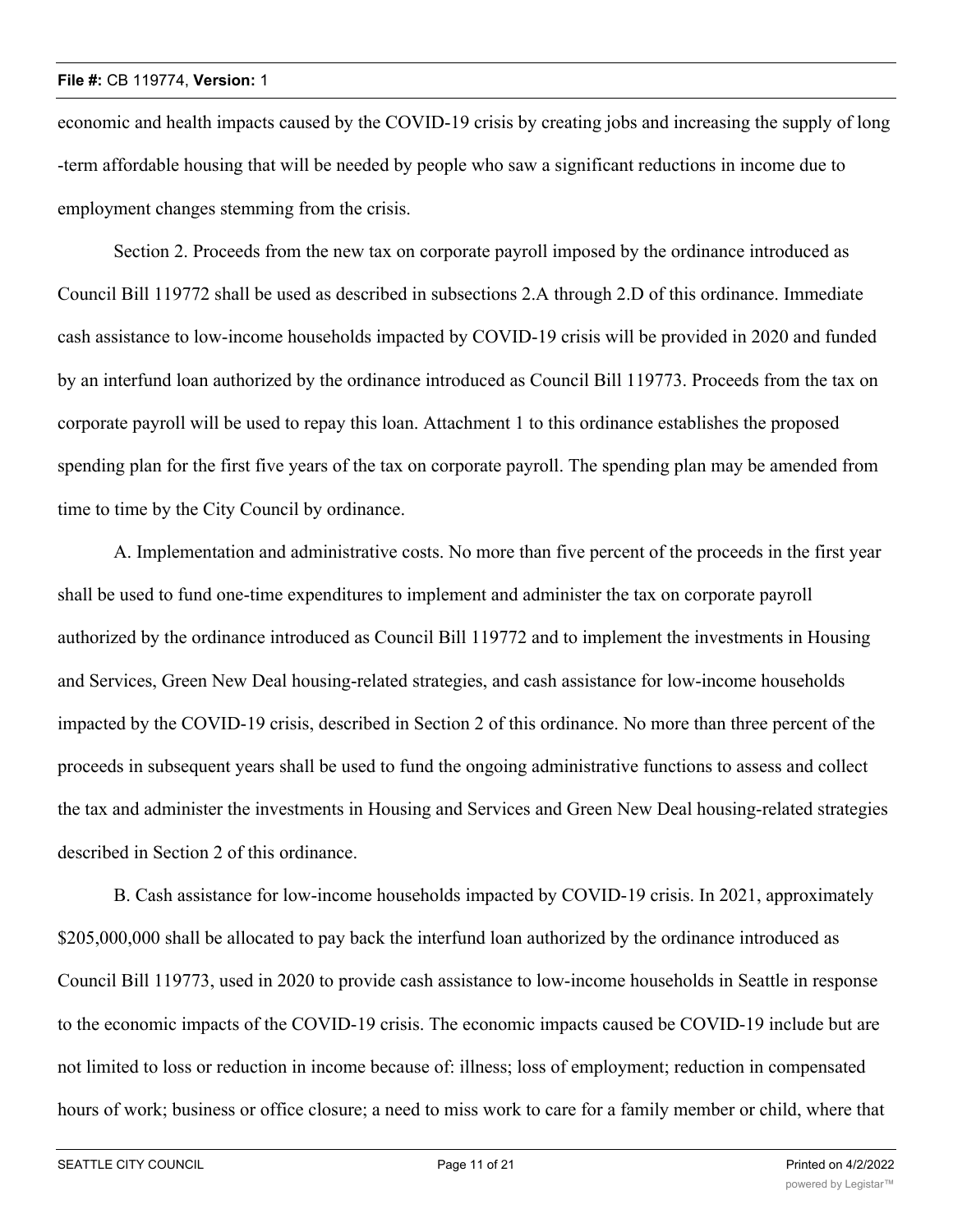care is uncompensated; or other similar loss of income due to the COVID-19 crisis. These funds could serve up to 100,000 Seattle households with monthly payments of \$500 for four months.

1. Distribution

a. Up to \$100,000,000 will be distributed first to low-income households enrolled in existing City assistance programs, or State assistance programs administered by the City, that provide a direct financial benefit, including, but not limited to: the Utility Discount Program, Early Childhood Education and Assistance Program, Child Care Assistance Program, households that qualify for free tuition in the Seattle Preschool Program and Pathway to Seattle Preschool Program, and Fresh Bucks.

b. Up to \$100,000,000 will be distributed to low-income households economically impacted by the COVID-19 crisis but not enrolled in existing City assistance programs that provide a direct financial benefit (e.g. food vouchers, child care tuition assistance, utility discounts). The distribution should prioritize those who experience structural or institutional barriers to accessing support from the government (e.g. language barriers, fear of deportation, experiencing homelessness, lack of a permanent address, experiencing domestic violence, seniors), and those who require assistance immediately (i.e. people who are recently unemployed or had their work hours severely reduced). The Executive shall establish eligibility criteria for distributing cash assistance to low-income households who are not receiving cash assistance through the process established in subsection 2.B.1.a but have been economically impacted by the COVID-19 crisis.

c. After distributing the first of the four payments to households described in subsections 2.B.1.a and 2.B.1.b of this ordinance, any remaining, unallocated funds may be distributed to either households enrolled in existing City assistance programs or to households identified in subsection 2.B.1.b.

2. For purposes of this ordinance, a low-income household means: (1) any household that is eligible for existing City assistance programs, or State assistance programs administered by the City; or (2) households not enrolled in such programs that have been impacted by the COVID-19 crisis and meet eligibility criteria established by the Executive.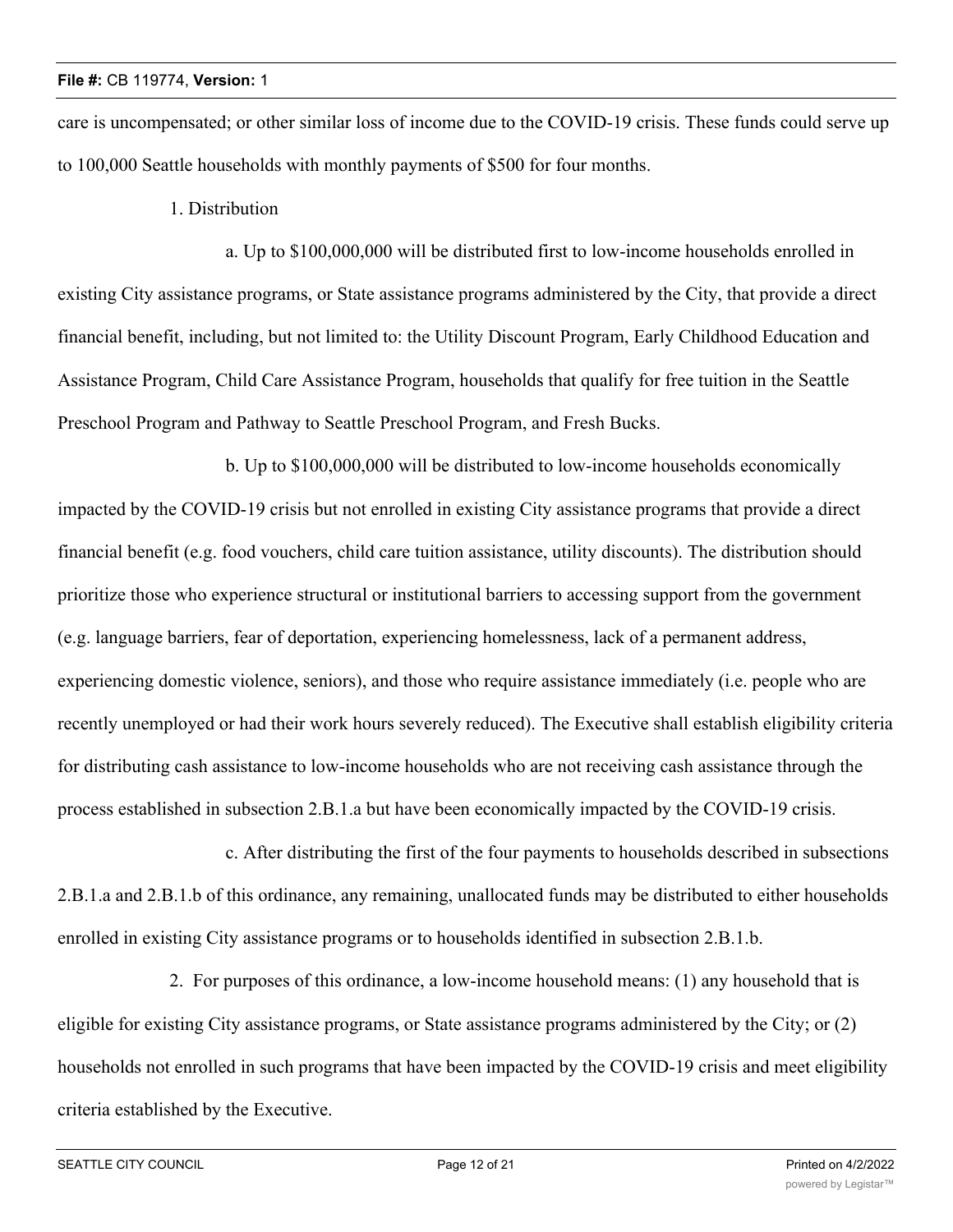3. The Executive shall establish criteria and a process to distribute the cash assistance to households described in subsection 2.B.1.b of this ordinance and shall provide a written report or briefing to the City Council on the prior to distributing funds.

4. The Executive shall provide a monthly report to the City Council on the distribution of the cash assistance. The report shall include details on the spending to date, including information on the households receiving the cash assistance, and modifications made, if any, to the process or criteria used for distribution. The first report shall be due two weeks after the first payment is distributed.

C. Housing and services. Seventy-five percent of the proceeds remaining after funding implementation and administration costs in subsection 2.A of this ordinance, and after funding payment of the interfund loan described in subsection 2.B of this ordinance, shall be allocated to develop and preserve permanently affordable social housing for households experiencing homelessness and those with incomes between zero and 100 percent of AMI as will be further defined in the implementation plan described in Section 4 of this ordinance. Newly constructed housing will be built consistent with the Seattle's Green New Deal strategies to equitably increase building energy efficiency and decrease use of fossil fuels in homes, as outlined in Resolution 31895. Such housing will be publicly owned or be publicly rent-controlled and regulated through appropriate legal agreements between the City and the housing providers. Such legal agreements shall specify the affordability requirements, including limiting annual rent increases for tenants to not more than the annual percentage increase in the housing component of the consumer price index for rent of primary residences for the Seattle area. The proceeds for housing and services may be used for:

1. Developing and preserving permanently affordable rental housing for households with incomes between zero and 100 percent of AMI. Such housing may be mixed-income and may also include, and funds may be used to provide, related and needed community services and spaces such as affordable childcare, community gathering spaces, and open space;

2. Funding to support the ongoing operations and services for permanent supportive housing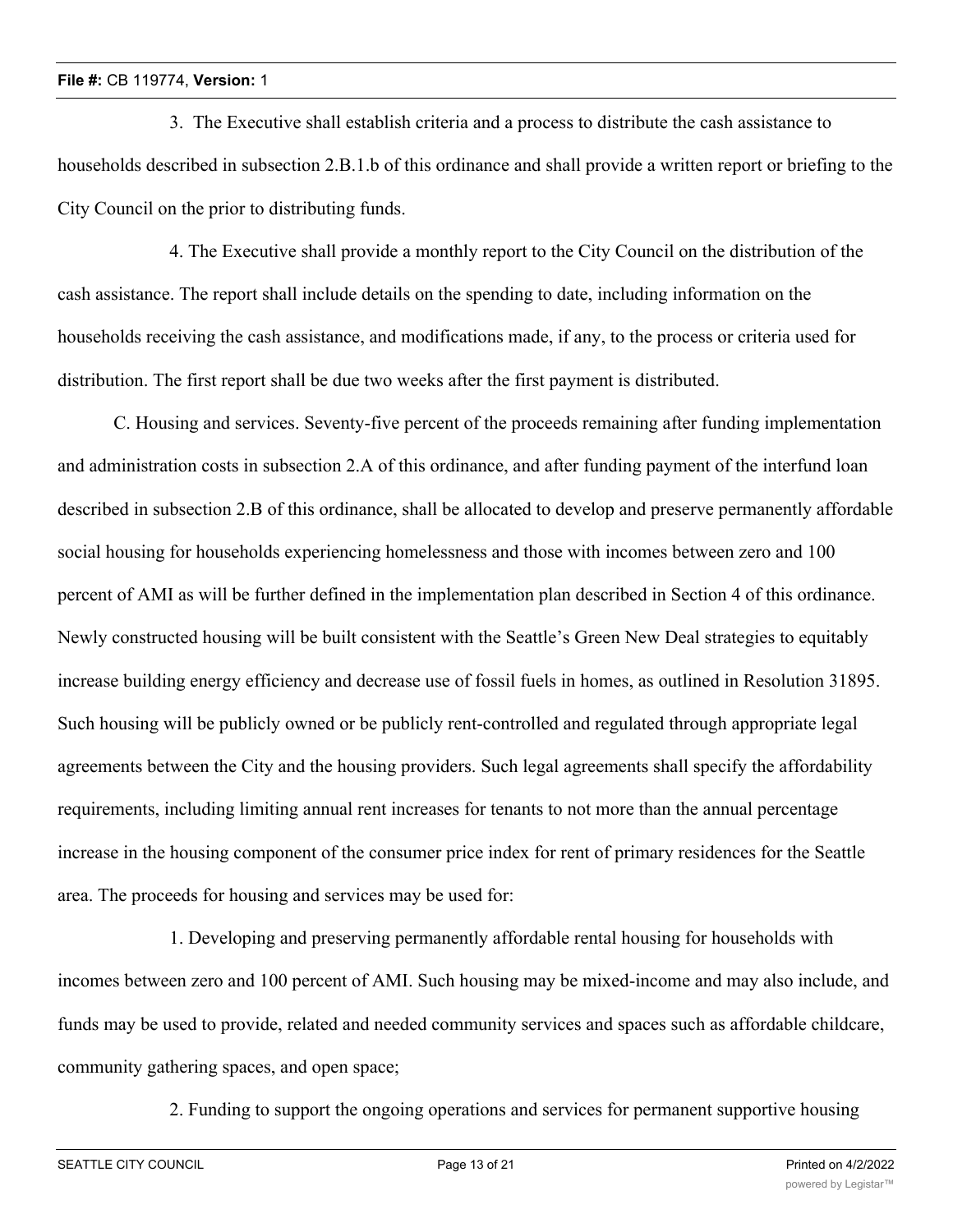units, including an array of comprehensive services such as counseling and treatment, disability support, skills training, job search assistance, and other services needed to maintain housing stability; and

3. Acquiring existing affordable housing, particularly in areas at high risk for displacement of existing low-income and moderate-income households.

D. Green New Deal housing related strategies. Twenty-five percent of the proceeds remaining after funding implementation and administration costs in subsection 2.A of this ordinance, and after funding payment of the interfund loan described in subsection 2.B of this ordinance, shall be allocated to investments in the following programs to implement the housing-related strategies called for in the Green New Deal. Investments shall be prioritized in communities historically most harmed by economic, racial, and environmental injustice.

1. Transitioning housing units from the use of natural gas and heating oil to electricity;

- 2. Solar installations;
- 3. Weatherization of existing residences, with a focus on housing for renters; and

4. Investing in job training programs to equip workers with the necessary skills to thrive in a green economy and ensure a just transition for workers whose jobs currently depend on the fossil fuel industry or who have been impacted by the COVID-19 economic and unemployment crisis, and prepare new workers to support the transition to renewable energy jobs. Specific investment proposals shall be informed by recommendations from the Green New Deal Oversight Board. The Green New Deal Oversight Board shall invite workers who are directly employed by the fossil fuel industry, or who have been impacted by the COVID -19 economic and unemployment crisis, or who are in jobs that may be displaced as a result of implementation of this spending plan, along with their unions, to work with them on just transition recommendations that have the objective of eliminating economic harm to affected workers.

Section 3. A new Section 3.14.750 of the Seattle Municipal Code is added to Subchapter V of Chapter 3.14 as follows:

# **3.14.750 Social Housing Board established**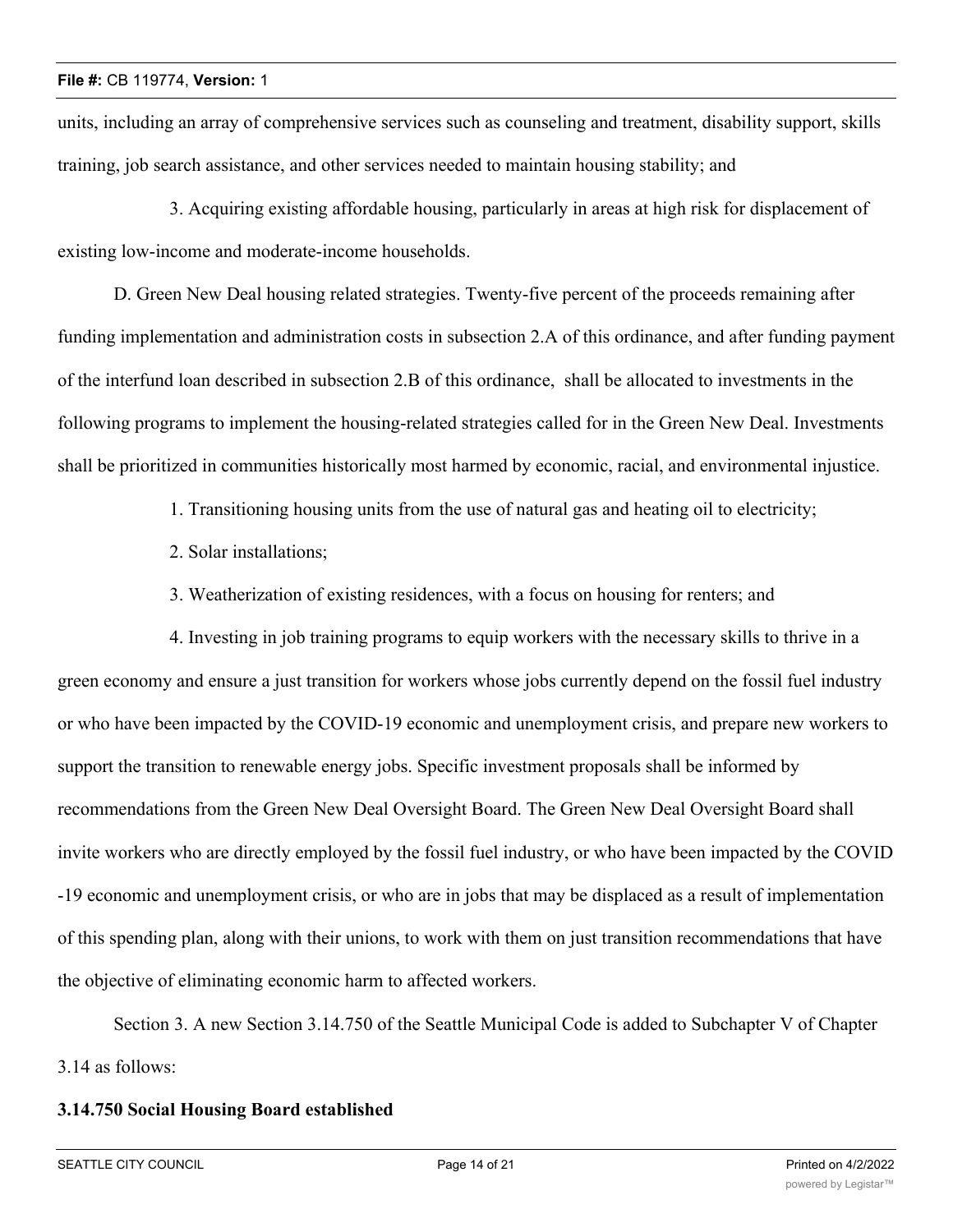A. Establishment. There is established a Social Housing Board that shall make recommendations to the City Council and Mayor on the housing programs and related services that will be funded with the proceeds from the new tax on corporate payroll, established by the ordinance introduced as Council Bill 119772. Duties of the Board shall include the following:

1. Providing ongoing program and policy review, oversight, and monitoring of expenditures in the housing and services category, and review the performance of programs and services funded by the tax on corporate payroll.

2. Providing recommendations on the development and any future modifications to the implementation plan and funding policies for housing programs funded with the proceeds from the tax on corporate payroll.

3. Reviewing and providing recommendations to the City Council annually on the formation of requests for proposals that the Office of Housing issues to solicit development proposals from public and nonprofit housing providers.

4. Providing recommendations annually to the City Council on City budget priorities for housing and priority City actions in a given year for use of funds generated from the tax on corporate payroll. The City Council shall act on the recommendations through the annual budget process following a public hearing.

5. Coordinating efforts with the Green New Deal Oversight Board in Section 3.14.979 as needed, meeting at least annually to coordinate activities and to invite public comment and input on their work.

B. Membership. The Social Housing Board shall be comprised of 23 members serving two-year terms, with three members from each Council district, plus two or more designated young adult members, whose terms and method of appointment are governed by the Get Engaged Program in Chapter 3.51. Members of the Social Housing Board should include renters and homeowners, individuals from historically underrepresented groups, as well as individuals with housing development and finance experience.

C. Selection process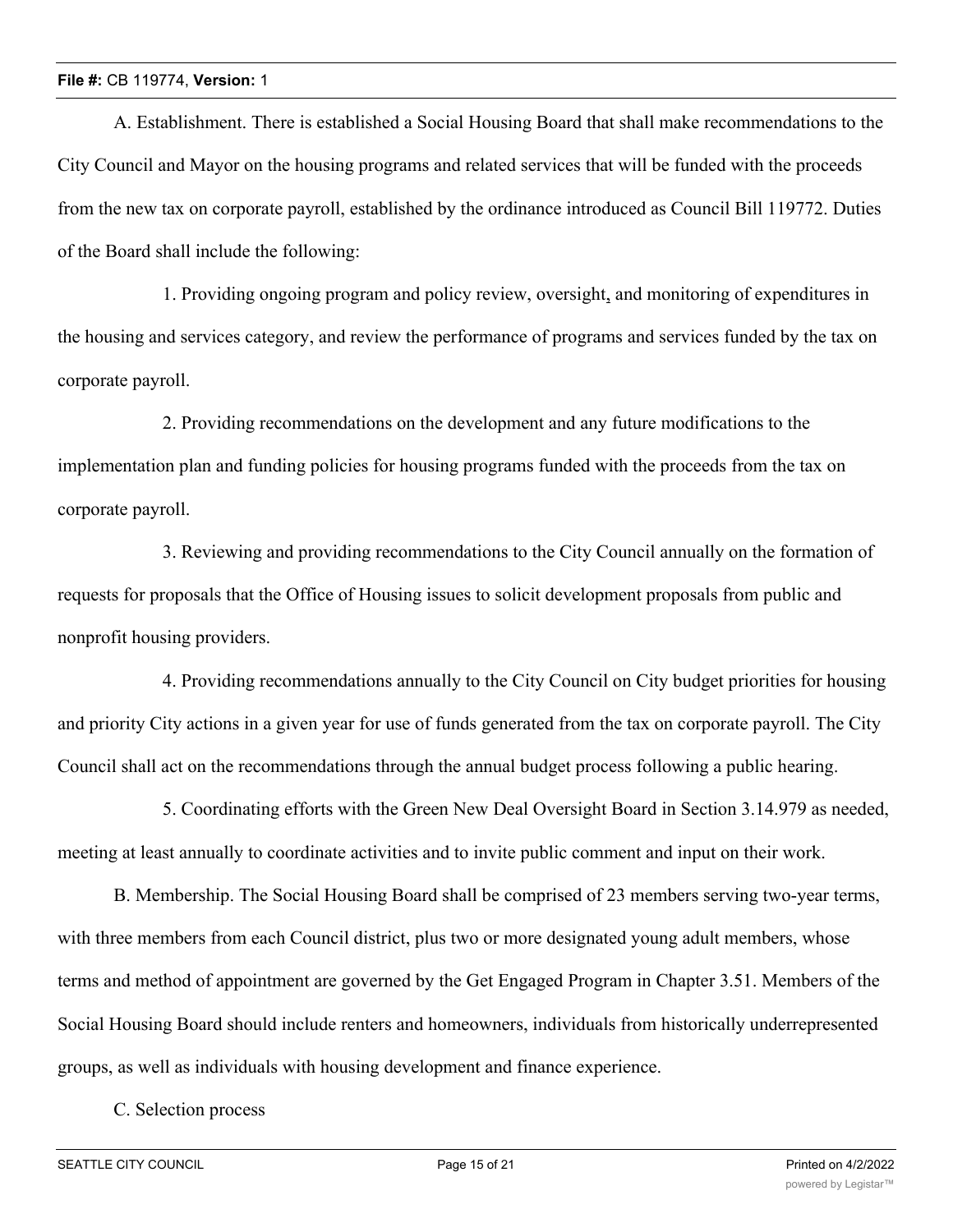1. Members of the Social Housing Board other than the Get Engaged members shall be appointed by the City Council. Each of the seven City Councilmembers who represents a district shall nominate three people who live in the Councilmember's district. Initial terms end on December 31, 2023; subsequent terms end every two years thereafter. Any vacancy in an unexpired term of an appointed position shall be filled in the same manner as the original appointment.

2. If the City Charter is amended to allow for an election of members to the Social Housing Board, beginning in the 2023 primary and general election, for terms starting on January 1, 2024 and every two years thereafter, all members of the Social Housing Board except the Get Engaged members shall be elected. Voters in each City Council district are eligible to vote for the three representatives from the corresponding City Council district. If the City Charter is amended, the City Council intends to consider legislation to establish a regulatory framework governing such election. Vacancies between elections will be filled by the selection process in subsection 3.14.750.C.1.

D. A member whose term is ending may continue on an interim basis as a member with voting rights until such time as a successor for that position has been appointed or elected. This subsection 3.14.750.D does not apply to the Get Engaged members.

E. Any member may request an excused absence from any Social Housing Board meeting. The Social Housing Board may recommend, by a majority vote of all members of the Social Housing Board, that the City Council remove any Council-appointed member who is absent without excuse from three or more consecutive Board meetings. Any member may resign from the Social Housing Board at any time by notifying the City Council in writing. The City Council may remove any Council-appointed member for cause.

F. Meetings of the Social Housing Board

1. The Social Housing Board shall meet as a whole at least four times each year to conduct a quarterly review of social housing development in Seattle, to take public comment, and to make recommendations on program or policy changes to City Council and the Mayor. The Social Housing Board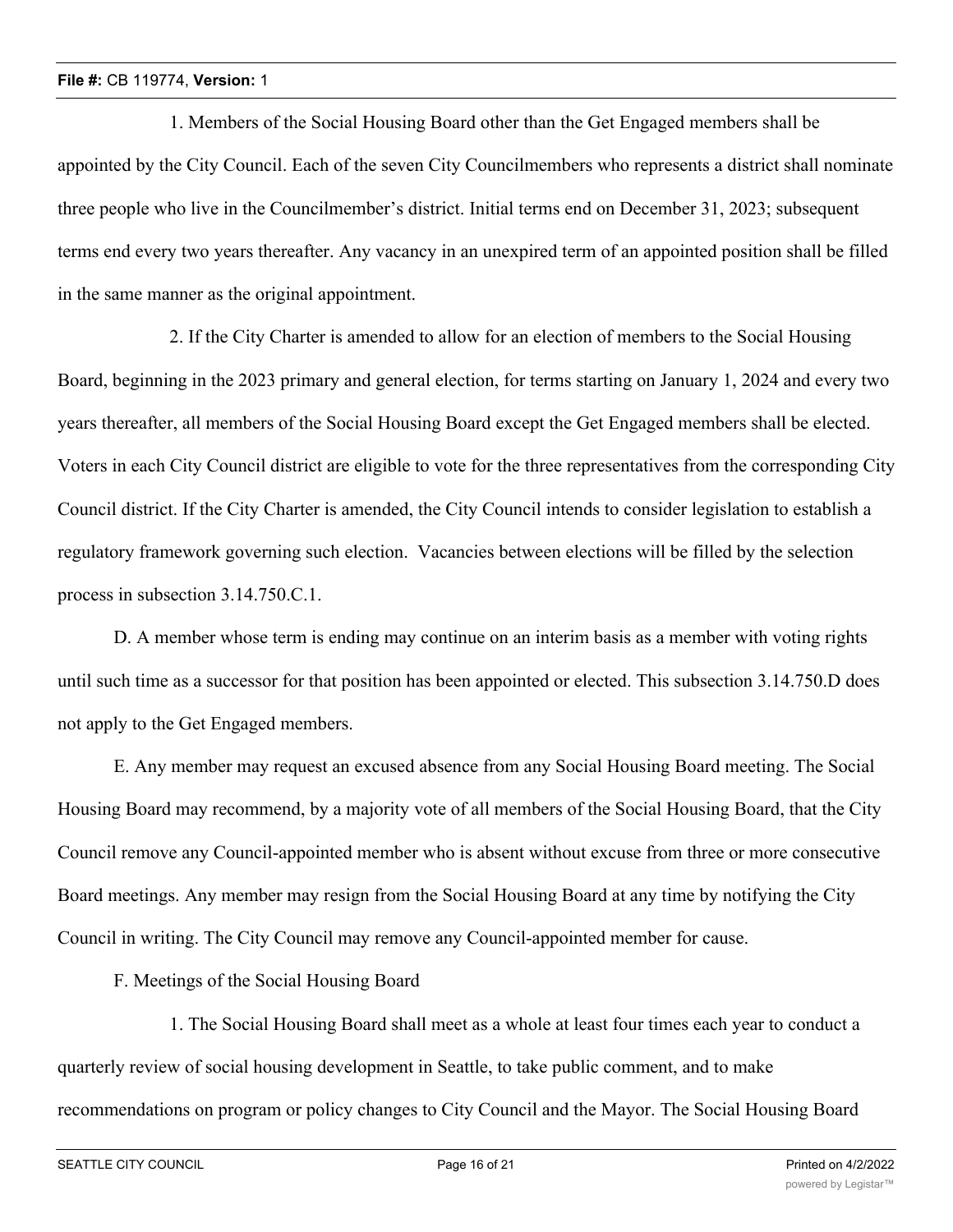shall seek input from the public to inform their recommendations to the City Council and the Mayor. The Director of the Office of Housing shall make public in a timely manner a schedule and location of the Social Housing Board meetings.

2. Meeting notifications, agendas, minutes of proceedings, findings, and recommendations, civic engagement information, and any other materials shall be available to the public and posted on the Social Housing Board's website.

3. All meetings of the Social Housing Board shall be held in the evening in a location that is accessible and conveniently located to the public. Social Housing Board meetings shall be open to the public.

G. The Office of Housing shall provide staff support for the Social Housing Board as needed to ensure their ability to function and to maintain the Social Housing Board's website.

Section 4. Section 3.14.979 of the Seattle Municipal Code, enacted by Ordinance 125926, is amended as follows:

## **3.14.979 Green New Deal Oversight Board**

A. There is established a Green New Deal Oversight Board (Board) that shall advise and make recommendations to the Mayor and City Council related to the Green New Deal for Seattle and monitor progress in meeting intended outcomes and goals. Duties of the Board shall include the following:

1. Providing proposals for the design of new policies, programs, and projects and for modifications to existing policies, programs, and projects to the Mayor, City Council, and City departments that advance the Green New Deal for Seattle;

2. Supporting the planning and implementation of individual City departmental actions, policies, programs, and practices, to make Seattle climate-pollution free by 2030;

3. Providing recommendations on City budget priorities and priority City actions;

4. Coordinating efforts with the Environmental Justice Committee, Equitable Development Initiative Advisory Board, Transportation Equity Workgroup, and other City Boards and Commissions, as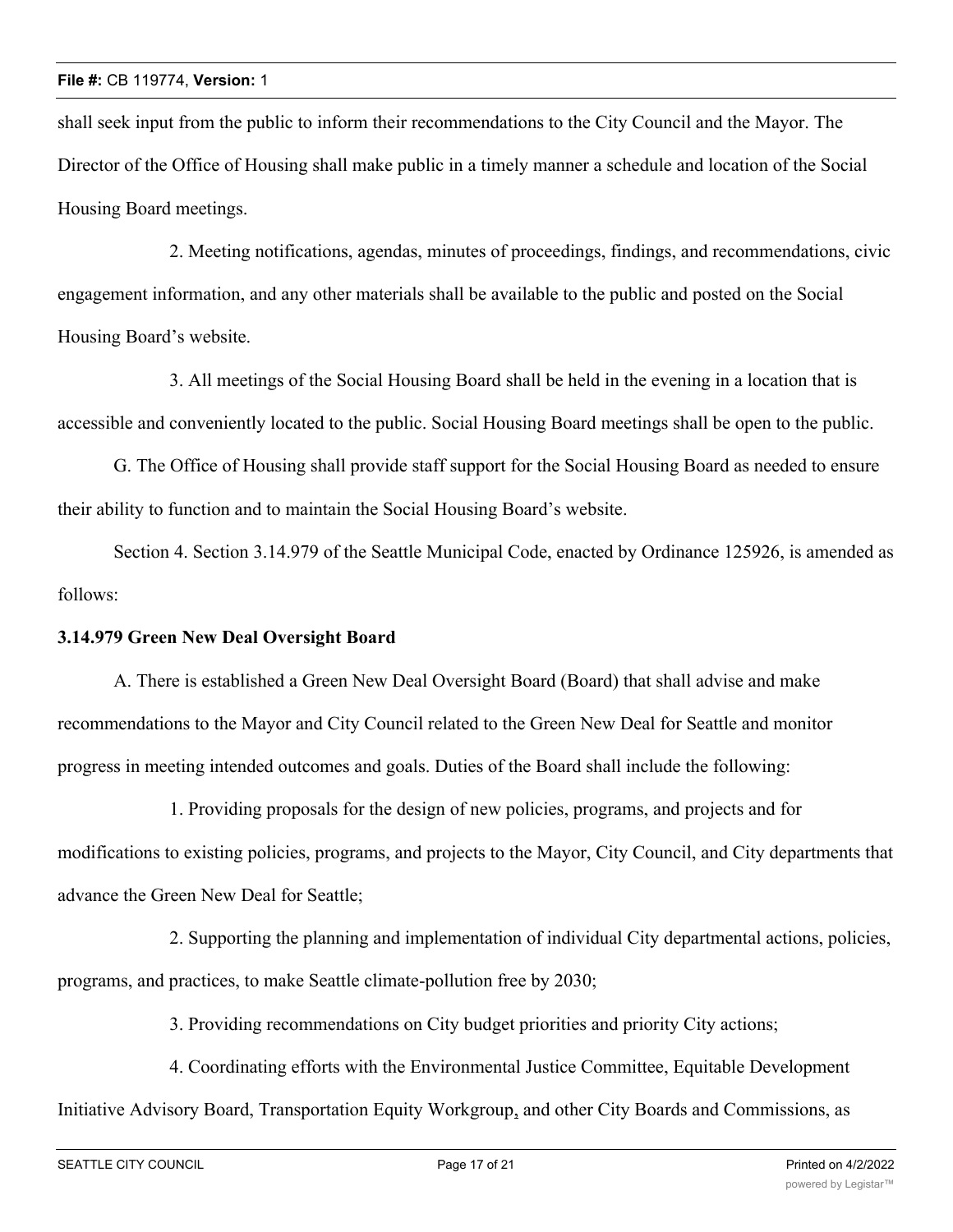$need(f<sub>c</sub>)$ , and meeting at least annually with the Social Housing Board to coordinate activities and to invite public comment and input on their work;

5. Submitting an initial workplan to the Council and the Mayor by July 1, 2020, and provide an updated workplan annually thereafter. The workplan should:

a. Define what constitutes a policy, program, or project that advances the Green New

Deal for Seattle;

b. Identify the Board's annual scope of work, including priorities, goals, outcomes, and key stakeholders to consult; and

c. Provide an annual engagement plan for collaborating with existing committees,

boards, and commissions whose scope align with those of the Board $((.)$ ;

6. Reviewing a semiannual, or at a frequency determined by the workplan, report of outcomes and indicators for the previous year related to policies, programs, and projects related to the Green New Deal for Seattle $((.)$ ; and

7. Making recommendations to the City Council and Mayor on Green New Deal housing related strategies that will be funded with the proceeds from the tax on corporate payroll, including recommendations on the development and any future modifications to the implementation plan.

\* \* \*

Section 5. Implementation plan. On or before DATE, the Executive shall submit an Implementation Plan for the new tax on corporate payroll to the City Council. The Plan may be amended by ordinance. The plan shall include:

A. A specific spending proposal for the Housing and Services and Green New Deal investments years one through five consistent with the program areas described in subsections 2.C and 2.D of this ordinance;

B. Proposed outcomes for each funded program or service;

C. How the programs or services will be implemented (such as responsible department and funding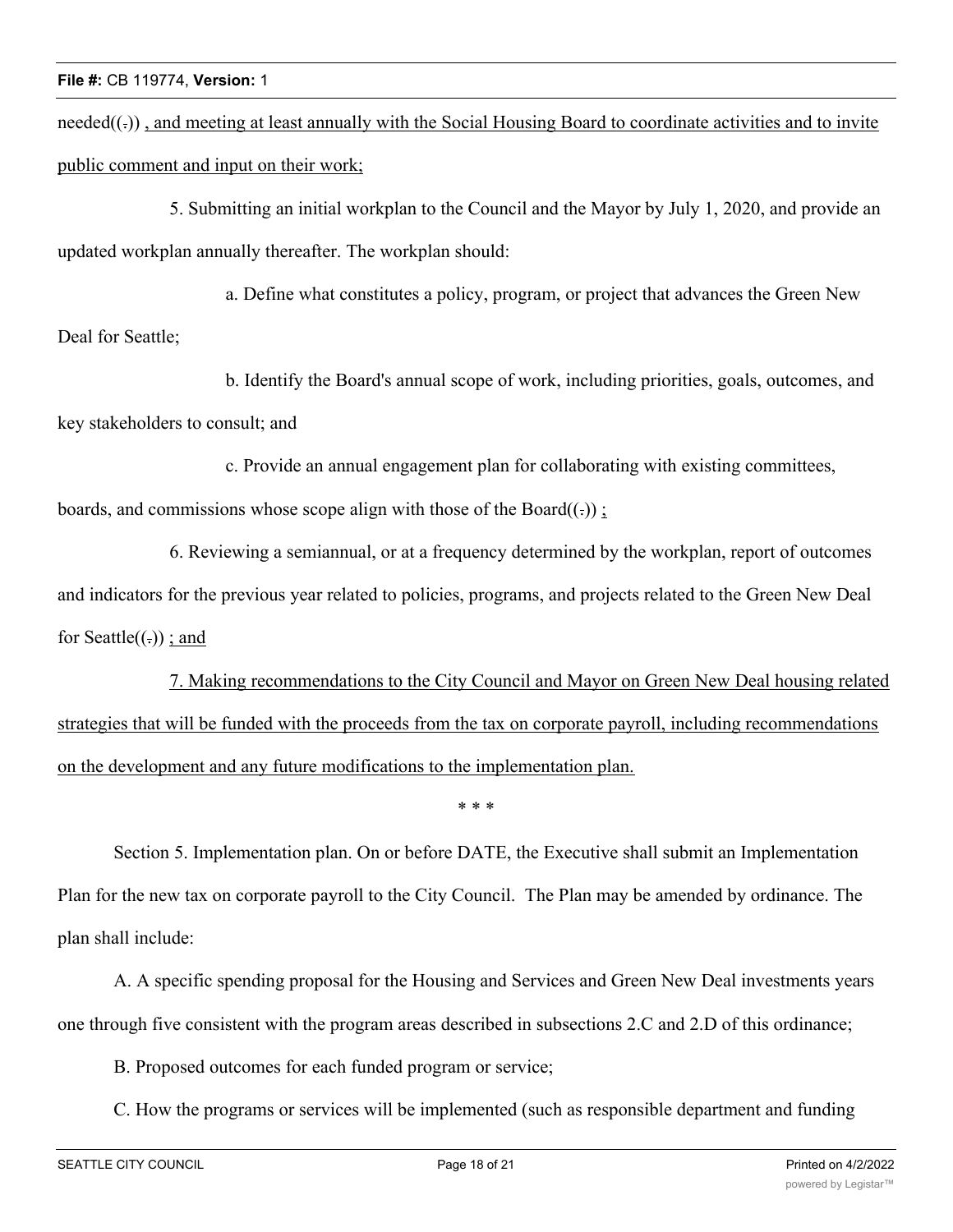processes);

D. Proposed policies for implementing funded programs or services, prioritizing investments in communities historically most harmed by economic, racial, and environmental injustice, at high risk of displacement; and

E. Proposal for working with the Social Housing Board and the Green New Deal Oversight Board to provide ongoing program and policy review, oversight and monitoring of expenditures, and reviewing performance of programs and services as the plan is implemented.

The City Council intends to adopt modifications to the City's Housing Funding Policies to have such policies apply to the revenues generated from the new tax on corporate payroll. This shall include changes to reflect annual reporting requirements for investments made using the proceeds from the tax on corporate payroll. The Council anticipates adopting such modifications when adopting the Implementation Plan in 2020.

The Executive shall work with the City Council, the Social Housing Board, and the Green New Deal Oversight Board in the development of this Implementation Plan to ensure it is consistent with the proposed Spending Plan. The City Council intends to add a proviso to funding in the 2021 budget to ensure funding is appropriated consistent with the proposed Spending Plan found in Attachment 1 to this ordinance, as may be amended by the City Council.

Section 6. It is the Council's intent that new construction multi-family housing development projects described in Section 2 of this ordinance, regardless of whether the project is or is not considered a public works project, shall be consistent with the standards set forth in Chapter 20.37 of the Seattle Municipal Code, known as the Priority Hire Program, and the standards described below. Such standards shall include: hiring of workers who are from economically distressed ZIP codes and apprenticeship utilization; and other standards such as payment of commercial prevailing wages which shall be included in a Community Workforce Agreement. New construction housing development projects shall also demonstrate adherence to labor laws and a commitment to labor harmony.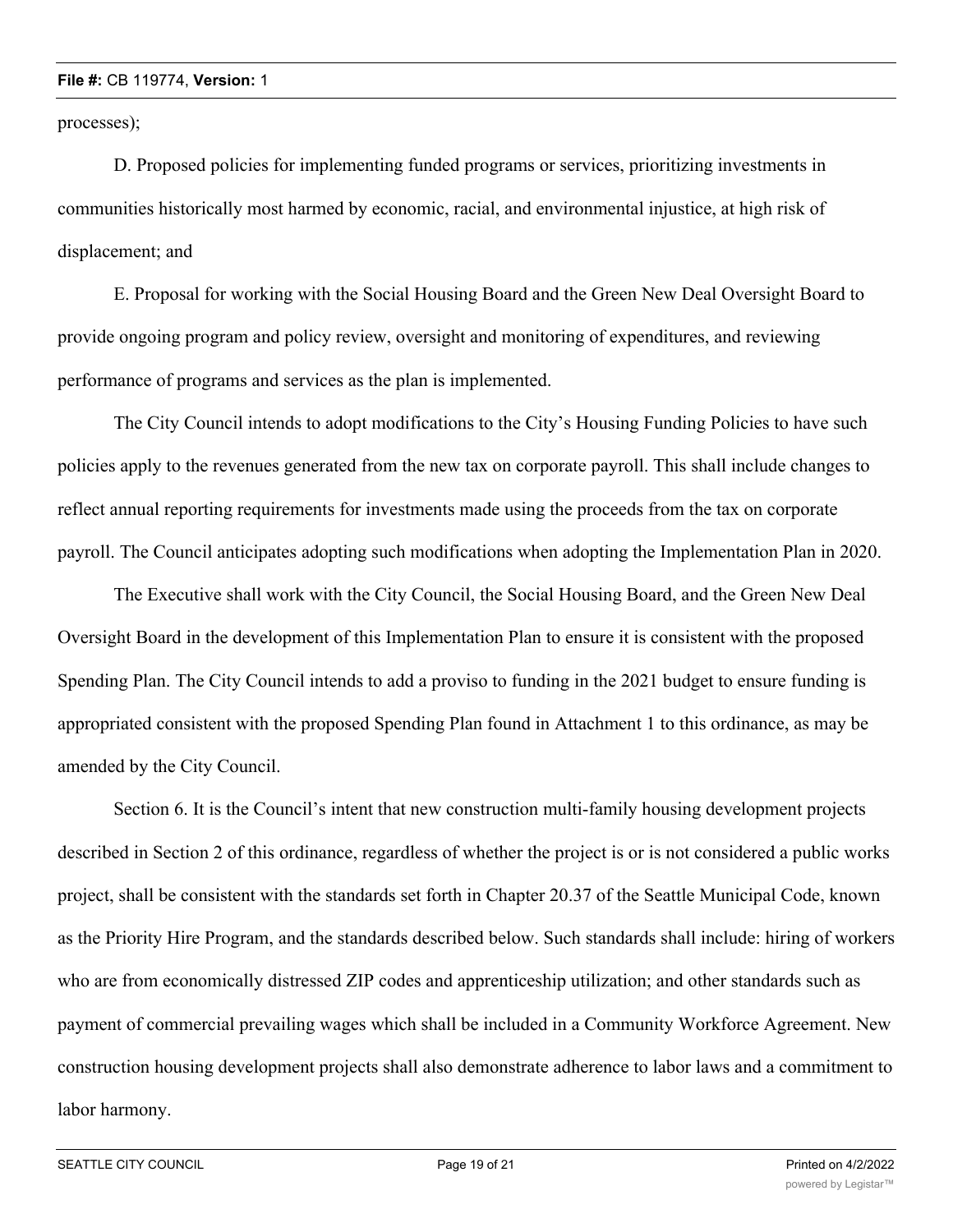Section 7. In order to pay for necessary costs and expenses incurred or to be incurred in 2020, but for which insufficient appropriations were made due to causes that could not reasonably have been foreseen at the time of making the 2020 Budget, contingent appropriations for the following items in the 2020 Budget are increased from the funds shown, as follows:

| <b>I</b> tem | Department | Fund         | <b>Budget Summary</b><br><b>Level/BCL Code</b> | <b>Amount</b> |
|--------------|------------|--------------|------------------------------------------------|---------------|
| #1           | <b>TBD</b> | General Fund | TBD                                            | \$200,000,000 |

Section 8. Severability. The provisions of this ordinance are declared to be separate and severable. The invalidity of any clause, sentence, paragraph, subdivision, section, or portion of this ordinance, or the invalidity of its application to any person or circumstance, does not affect the validity of the remainder of this ordinance or the validity of its application to other persons or circumstances.

Section 9. Based on the findings of fact set forth in Section 1 of this ordinance, the Council finds and declares that this ordinance is a public emergency ordinance, which shall take effect immediately and is necessary for the protection of the public health, safety, and welfare.

Section 10. By reason of the findings set out in this ordinance, and the emergency that is declared to exist, this ordinance shall become effective immediately upon a passage by a 3/4 vote of the Council, and its approval by the Mayor, as provided in Article IV, subsection 1.I of the Charter of the City.

Passed by a 3/4 vote of all the members of the City Council the day of

\_\_\_\_\_\_\_\_\_\_\_\_\_\_\_\_\_\_\_\_\_\_\_\_\_, 2020, and signed by me in open session in authentication of its passage this  $\frac{day}{x}$  of  $\frac{1}{x}$ , 2020.